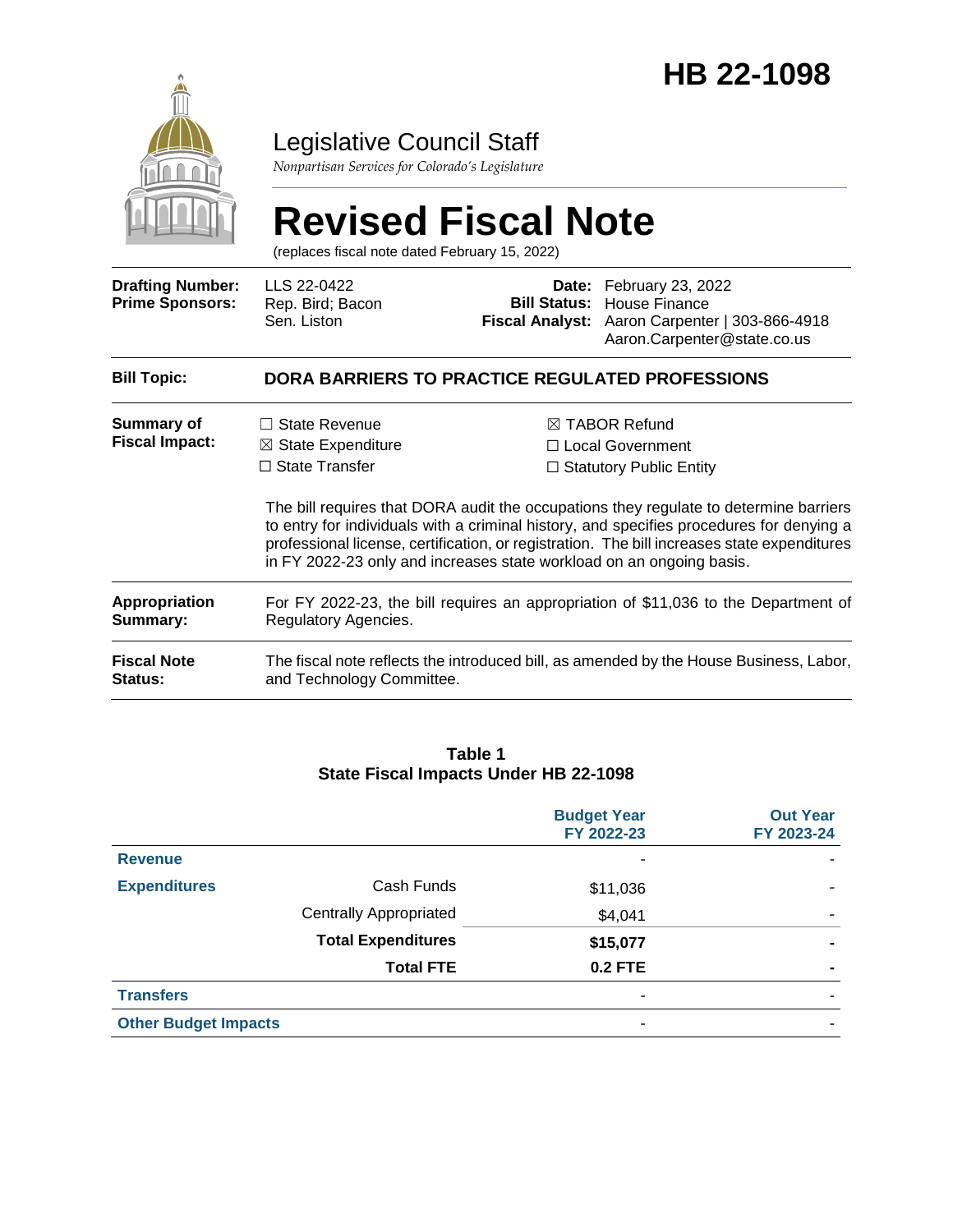# **Summary of Legislation**

The bill makes several changes regarding the criminal history records of individuals applying for a professional license, certification, or registration.

**Audit of DORA programs.** The bill requires the Department of Regulatory Agencies (DORA) to complete an audit by June 1, 2023, of the various occupations it regulates to determine whether any barriers to professional licensing, certification or registration exists due to an applicant's criminal history record. In addition, DORA must make recommendations on any solutions to the barriers identified, and report on the number of licenses, certifications, or registrations that were denied as a result of the barriers. DORA must submit the results of the audit to the General Assembly by July 1, 2023.

**DORA denial of license due to criminal history.** Under the bill, if DORA denies a license, certification, or registration based on an applicant's criminal history record, DORA must document the grounds for denial and submit the grounds in writing to the applicant. The bill clarifies that DORA may grant a conditional license, certification, or registration to an applicant with a criminal record if allowed under current law.

Finally, the bill requires DORA to compile de-identified information regarding the reasons why a license, certification, or registration was denied due to criminal history record, and make that information available on DORA's website.

**State and local regulatory agencies.** Before a state or local agency makes a final determination that a criminal history disqualifies an applicant, the agency must provide an applicant with a written notice that a criminal conviction will disqualify an applicant and notify them of their right to submit additional evidence. If the agency makes a final determination that a criminal conviction will prevent an applicant from receiving a license, the agency must provide the determination in writing and issue a notice of the right to appeal the determination.

### **State Expenditures**

The bill increases state cash fund expenditures in DORA by \$15,077 in FY 2022-23 only and will increase workload on an ongoing basis. Expenditures are shown in Table 3 and detailed below.

| <b>Cost Components</b>                    |                  | FY 2022-23 | FY 2023-24 |
|-------------------------------------------|------------------|------------|------------|
| <b>Department of Regulatory Agencies</b>  |                  |            |            |
| <b>Personal Services</b>                  |                  | \$11,036   |            |
| Centrally Appropriated Costs <sup>1</sup> |                  | \$4,041    | -          |
|                                           | Total            | \$15,077   |            |
|                                           | <b>Total FTE</b> | $0.2$ FTE  |            |

#### **Table 3 Expenditures Under HB 22-1098**

1*Centrally appropriated costs are not included in the bill's appropriation.*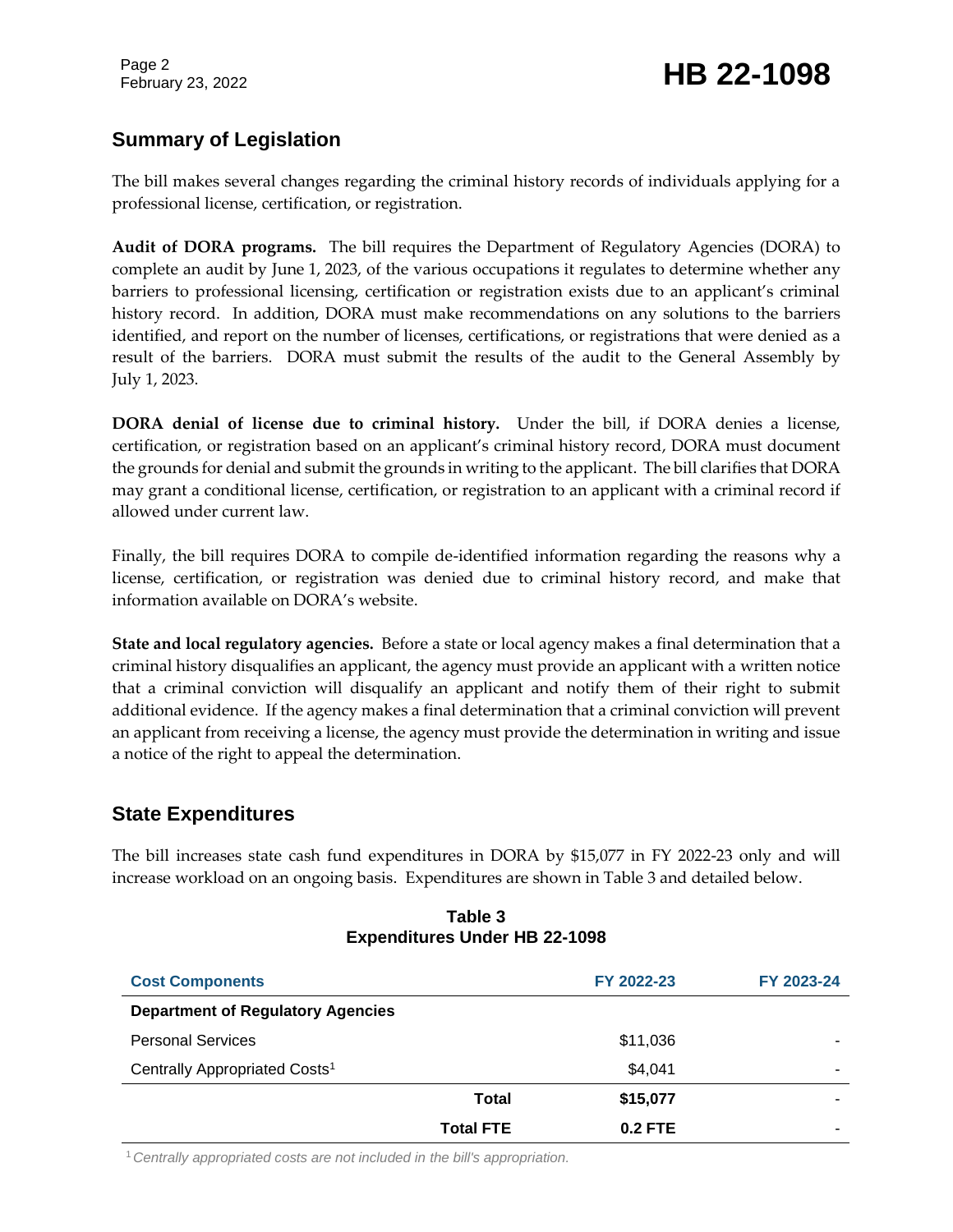Page 3

**Department of Regulatory Agencies.** DORA will have a one-time costs in FY 2022-23 and a minimal increase in ongoing workload, as described below.

- **Compliance audit.** In FY 2022-23 only, DORA requires 0.2 FTE to audit all the practice acts under DORA and to write a report. The fiscal note assumes that it will take 10 hours to review each of the 37 practice acts and 25 hours to write the report. Staffing costs are shown in Table 2 and assumes a September 1 starting date for staff.
- **Documentation of denials**. Starting in FY 2022-23, workload within DORA will increase to provide written notice to persons who are denied a license due to criminal history. In FY 2022-23 only, DORA will also make minor upgrades to its licensing system to track this information for reporting purposes. The fiscal note assumes that this additional work can be accomplished as part of current operations and no change in appropriations is required.
- **Legal services.** DORA will require up to 100 hours of legal services, provided by the Department of Law. This increase in legal services costs is accounted for through the annual budget process, with the Department of Law billing client agencies based on their historical use of legal services. No change in appropriations is required.

**Other state agencies.** Currently, many state agencies administer regulatory programs that require minimum licensing and certification standards be met, including the Departments of Revenue and Education. Workload in these agencies will increase to handle the written notice requirements in the bill.

In FY 2022-23, various state agencies may require up to 100 hours of legal services from the Department of Law for general guidance on how the bill interacts with other statutory requirements. The fiscal note assumes that this increase in legal services costs is accounted for through the annual budget process, with the Department of Law billing client agencies based on their historical use of legal services. No change in appropriations is required.

**Centrally appropriated costs.** Pursuant to a Joint Budget Committee policy, certain costs associated with this bill are addressed through the annual budget process and centrally appropriated in the Long Bill or supplemental appropriations bills, rather than in this bill. These costs, which include employee insurance and supplemental employee retirement payments, are shown in Table 2.

## **Effective Date**

The bill takes effect 90 days following adjournment of the General Assembly sine die, assuming no referendum petition is filed.

# **State Appropriations**

For FY 2022-23, the bill requires an appropriation of \$11,036 and 0.2 FTE from the Professions and Occupations Cash Fund to the Department of Regulatory Agencies.